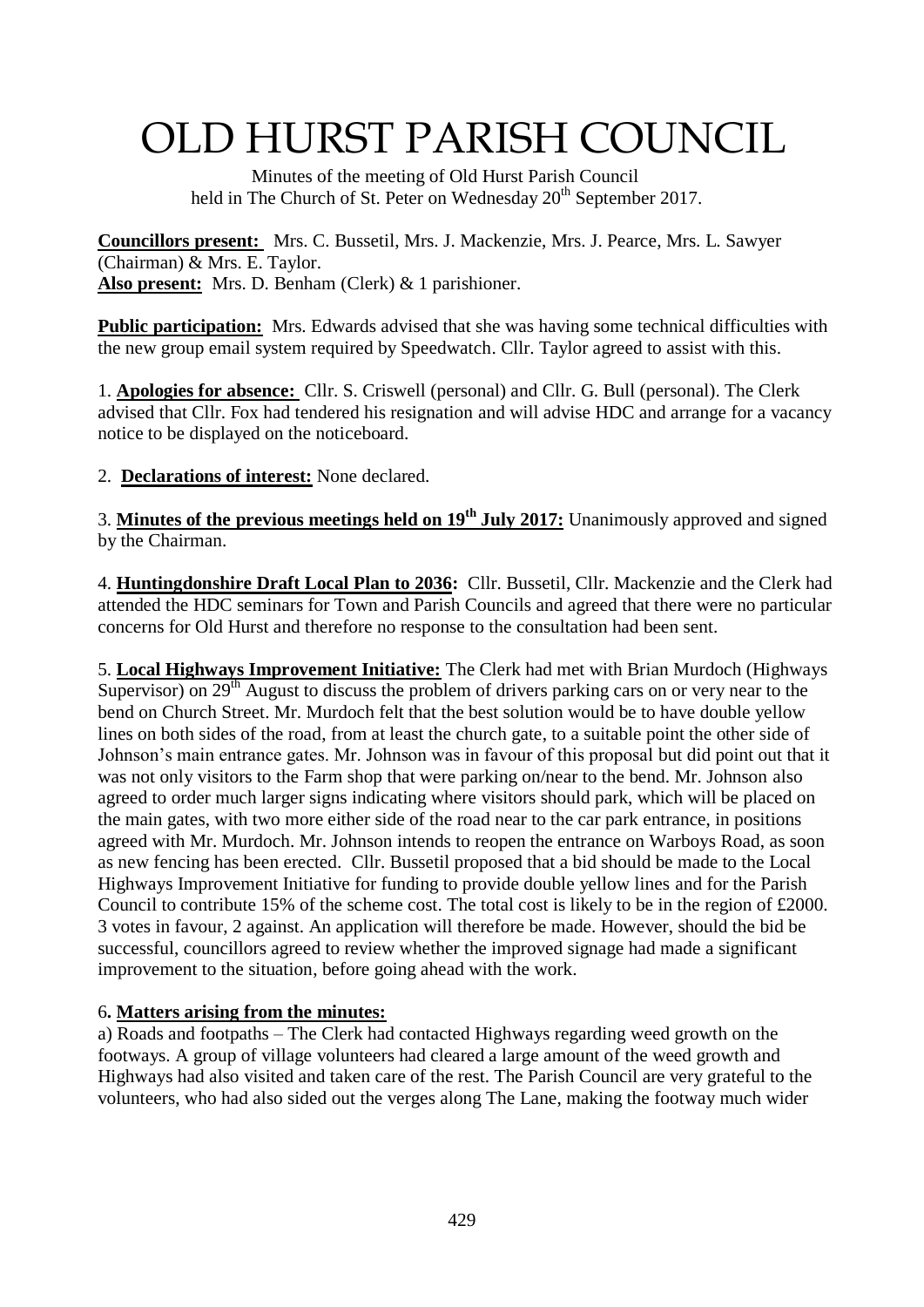and safer for pedestrians to walk along. The verges outside of the village had been cut by CCC since the last meeting.

b) Phone box – Councillors had agreed to accept a quotation of £238 from Mr. T. Bannister to paint the outside of the phone box. This has now been completed satisfactorily.

c) New bus shelter – Cllr. Sawyer advised that this was now under construction.

#### 7. **Finance.**

a) Payment of outstanding debts - Cllr. Mackenzie proposed retrospective approval of payment of items (1) to (7) and approval of payment of items (8) to (11). Seconded by Cllr. Taylor and unanimously agreed.

(1) Cq. No. 000521 - £104.22, Mrs. D. Benham, wages & expenses for July.

(2) Cq. No. 000522 - £23.40, HMRC, PAYE/NI for July.

 $(3)$  Cq. No. 000523 - £150.00, A. Abbs, verge cutting  $4^{\text{th}}$  instalment.

 $(4)$  Cq. No. 000524 - £238.00, Mr. T. Bannister, painting the exterior of the phone box.

(5) Cq. No. 000525 - £150.00, Mr. A. Abbs, verge cutting  $5<sup>th</sup>$  instalment.

(6) Cq. No.  $0.00526 - £104.02$ , Mrs. D. Benham, wages & expenses for August.

(7) Cq. No. 000527 - £23.60, HMRC, PAYE/NI for August.

 $(8)$  Cq. No. 000528 - £150.00, A. Abbs, verge cutting  $6^{\text{th}}$  instalment.

(9) Cq. No. 000529 - £68.36, K & M Lighting Ltd., quarterly maintenance street lighting.

(10) Cq. No. 000530 - £133.73, CCC, Local Highways Improvement Scheme contribution.

(11) Cq. No. 000531 – £20.95, askiT Services Ltd, renewal of anti-virus annual subscription.

b) Current position - A copy of the receipts and payments and bank reconciliation was handed to each councillor.

c) Result of the external audit – Completed by PKF Littlejohn LLP on 1/8/17 with no issues raised. A Notice of Completion and a copy of the Annual Return had been placed on the noticeboard and on the website.

## 8. **Police matters.**

The police crime reports for June and July both showed 2 reported crimes in Old Hurst.

## 9. **Correspondence.**

Circulated to councillors:

- a) A14 Cambridge to Huntingdon July newsletter.
- b) Information regarding a new autism service for young people.
- c) Governance of Fire & Rescue Services consultation.
- d) Road works and events bulletin  $1<sup>st</sup> 15<sup>th</sup>$  August.
- e) Whippet service changes.
- f) Cambridgeshire ACRE AGM  $26<sup>th</sup>$  September.
- g) Highway England Mobile Roadshow event.
- h) Slides from HDC's Local Plan seminar.
- i) Share your thoughts on citizenship and civic engagement.
- j) Huntingdonshire Town and Parish Council Conference 9<sup>th</sup> October.
- k) Road works bulletin  $1<sup>st</sup> 15<sup>th</sup>$  September.
- l) Specialist fertility services to be suspended in Cambridgeshire & Peterborough.
- m) Cambridgeshire ACRE annual review.
- n) Cambridgeshire Matters september newsletter.
- o) Fair funding for Cambridgeshire.
- p) Annual catch-up for Clerks and Councillors  $22^{nd}$  September.